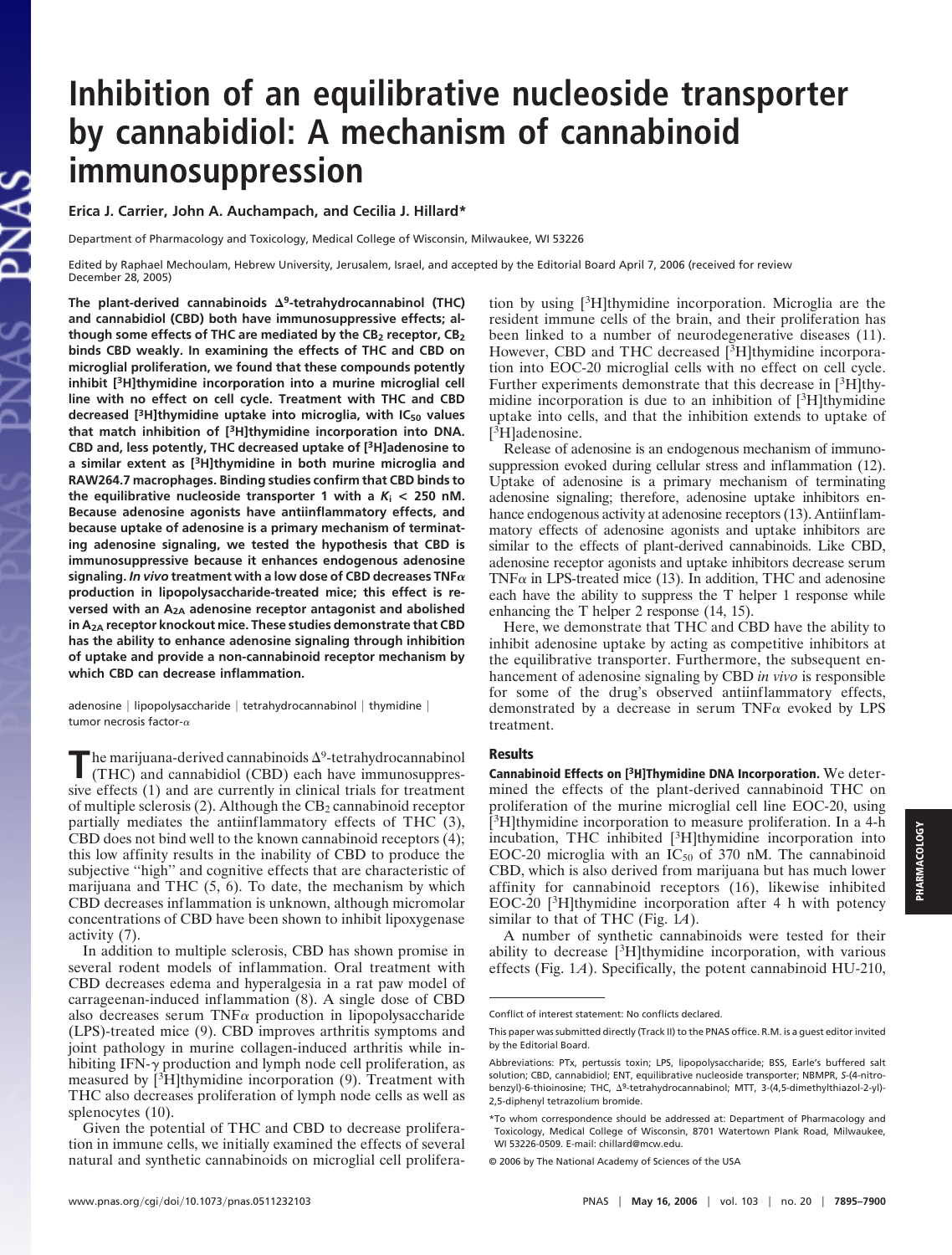

**Fig. 1.** Cannabinoids inhibit [3H]thymidine incorporation into EOC-20 microglia with no effect on cell cycle or MTT reduction. (*A*) [3H]Thymidine incorporation assay. Cannabinoids were present during the 4-h [<sup>3</sup>H]thymidine incubation. Results are expressed as a percent of control, and vertical lines represent SEM ( $n = 4$ ); the single-site competition equation was used to determine IC<sub>50</sub>. (B) PTx treatment during [<sup>3</sup>H]thymidine incorporation assay. Cells were treated with 100 ng/ml PTx during the 24-h stimulation with LMCM; THC or vehicle was added for the final 4 h. Indicated concentrations are in nM. Results are shown as a percentage of control proliferation; respective controls are shown. Treatment with PTx alone resulted in  $\approx$  70% of normal proliferation ( $n = 6$ ). (*C*) MTT assay. EOC-20 microglia were treated for 24 or 48 h with vehicle, THC, or CBD before assaying for reduction of MTT tetrazolium salt. Indicated concentrations are in nM; shown are the means and SEM of the resulting absorbance at 562 nm. (*D*) Cell cycle analysis by FACS after 4 h of treatment with THC. To exclude fragmented or fused cells, cells per cell cycle stage were calculated as a percentage of total gated cells ( $n = 2$ ).

which has an affinity for the  $CB_1$  and  $CB_2$  receptors in the picomolar range (16), was less efficacious than the low-affinity CBD in inhibiting [3H]thymidine incorporation. Whereas SR141716 and the agonist Win 55212-2 inhibited [<sup>3</sup>H]thymidine incorporation at doses slightly higher than THC or CBD, the receptor-inactive enantiomer  $S(-)$ Win 55212-3 had a potency similar to the active  $R(+)$ Win 55212-2. These data suggest an inhibitory effect independent of known cannabinoid receptors.

Both cannabinoid receptors are G protein-coupled receptors that are known to signal through  $G_{i/0}$  (17) and are thus inhibited by pertussis toxin (PTx). Although PTx alone reduced DNA incorporation of [3H]thymidine into EOC-20 microglia, THC



**Fig. 2.** CBD and THC inhibit uptake of [3H]thymidine into EOC-20 microglia. (*A*) EOC-2 cells were pretreated with cannabinoid for 30 min at 37°C, and uptake of 0.5  $\mu$ Ci [<sup>3</sup>H]thymidine was assayed for a period of 1 min. Nonspecific <sup>3</sup>H counts, determined in the presence of 1 mM thymidine, were subtracted from each data point. Results are expressed as a percentage of vehicle-treated control, and vertical lines represent SEM ( $n = 3$ ). (*B*) Comparison of cannabinoid  $IC_{50}$  required to inhibit DNA [<sup>3</sup>H]thymidine incorporation over 4 h, and [ <sup>3</sup>H]thymidine uptake over 1 min. Nonspecific uptake was not subtracted. The linear regression line is shown;  $r^2 = 0.995$ . HU, HU-210; SR1, SR144528; CP, CP55940; Win-3, Win 55212-3; Win-2, Win 55212-2.

continued to decrease [3H]thymidine incorporation in cells preincubated with 100 ng/ml PTx, a concentration known to inhibit signaling through Gi/o proteins (ref. 18; Fig. 1*B*). Furthermore, the inhibitory effects of THC and CBD were not reversed by  $CB_1$  or  $CB_2$  receptor antagonists at concentrations that block cannabinoid receptor activity (SR141716 and SR144528 added at 500 nM, data not shown) (16, 19).

Analysis of Proliferation. Because proliferation thus far had been measured by incorporation of [3H]thymidine, we used an 3-(4,5 dimethylthiazol-2-yl)-2,5-diphenyl tetrazolium bromide (MTT) reduction assay as a second measure of proliferation after cannabinoid treatment. Because this method can be less sensitive than measurement of [3H]thymidine incorporation, we examined proliferation after 24 or 48 h to ensure that possible changes could be seen. As measured by MTT assay, EOC-20 cells treated for up to 48 h with 1,000 nM THC proliferated at 90% of control cells levels; proliferation for cells treated with 1,000 nM CBD over 48 h was 98% of control (Fig. 1*C*). Regardless of cannabinoid effects on [<sup>3</sup>H]thymidine incorporation, THC and CBD had little to no effect on proliferation as measured by MTT reduction.

We used FACS analysis of propidium iodide-stained cells to directly measure DNA replication after THC treatment. Four hours of treatment with 300 or 1,000 nM THC did not increase the number of cells in  $G_1$  phase or decrease the number of cells in S or G<sup>2</sup> phase (Fig. 1*D*), indicating that THC treatment overall does not decrease DNA synthesis or mitosis in microglia.

Inhibition of Nucleoside Uptake. We determined the effects of cannabinoids on the transport of  $[3H]$ thymidine into EOC-20 microglia. To specifically examine inward [3H]thymidine transport, we examined uptake during the first minute after [3H]thymidine addition to the cells. THC and CBD inhibited [3H]thymidine transport and did so with almost identical potency as measured in [3H]thymidine incorporation into DNA experiments (Fig. 2). Synthetic cannabinoids also had similar inhibitory potencies in [3H]thymidine DNA incorporation and [3H]thymidine uptake experiments  $(r^2 = 0.9954;$  Fig. 2*B*). These data indicate that CBD, THC, and other cannabinoids inhibit thymidine uptake into cells, which results in decreased [3H]thymidine incorporation into DNA.

The nucleosides thymidine and adenosine can be taken into cells by the same transporter (ref. 20; see Fig. 8, which is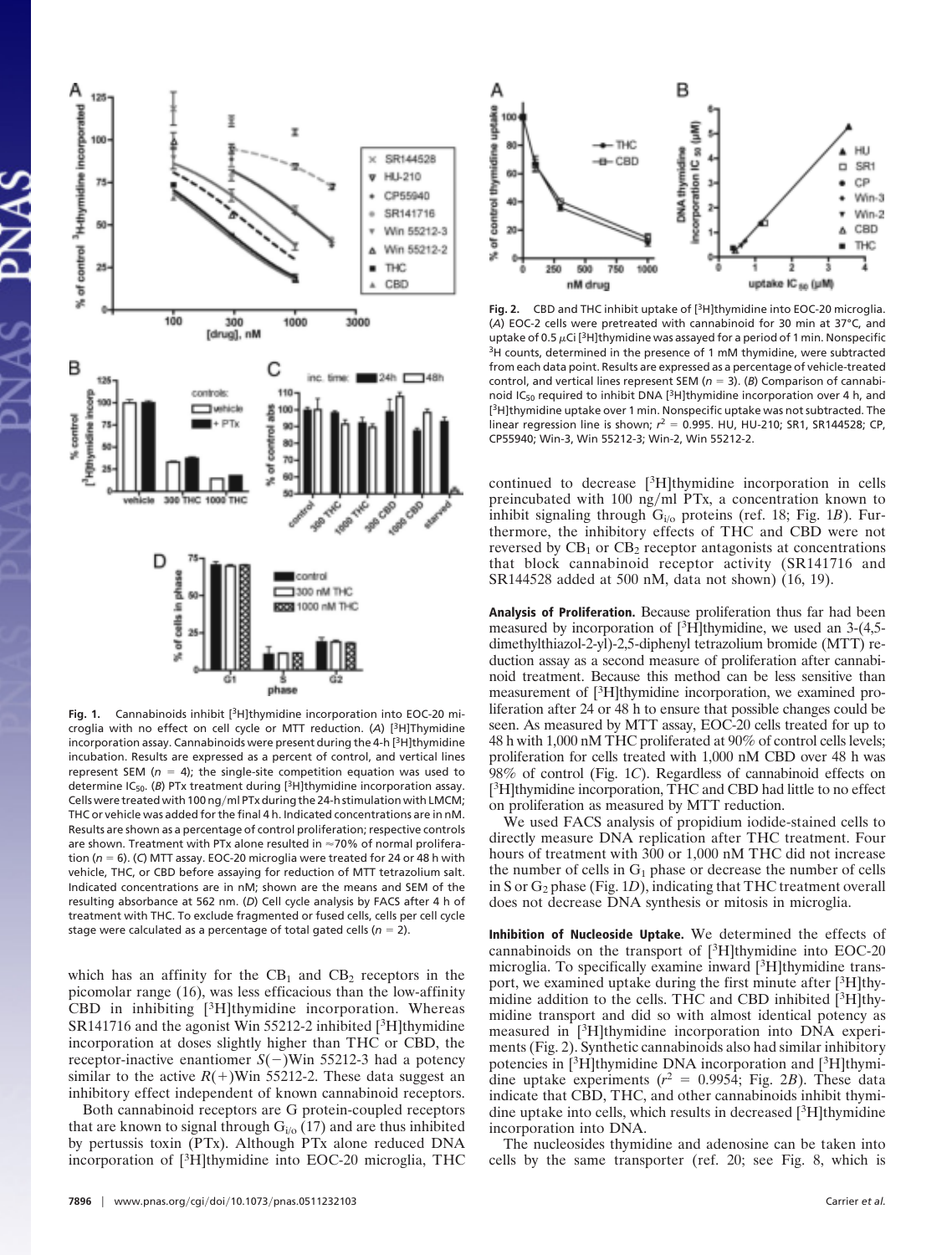

**Fig. 3.** CBD and THC inhibit [3H]adenosine uptake in EOC-20 microglia. Cells were pretreated with cannabinoid for 30 min at 37°C, and uptake of 0.5  $\mu$ Ci [<sup>3</sup>H]adenosine over a period of 1 min was assayed. Nonspecific uptake, determined in the presence of 1 mM adenosine, was subtracted from each data point. Results are expressed as a percentage of vehicle-treated control, and vertical lines represent SEM (*n* = 3).

published as supporting information on the PNAS web site). CBD inhibited transport of [3H]adenosine into EOC-20 microglia with an  $IC_{50}$  of 124 nM. THC also inhibited adenosine uptake in EOC-20 microglia with similar potency (Fig. 3 and Table 1). The concentration of cannabinoid required to inhibit either thymidine or adenosine uptake was similar between the two nucleosides (Table 1), suggesting a common transporter is being inhibited by these drugs.

To confirm these results in different inflammatory cells, we also examined the effects of CBD and THC on adenosine uptake in the RAW264.7-transformed macrophage line. CBD inhibited adenosine and thymidine uptake in  $\overline{R}AW264.7$  cells with  $IC_{50}$ values of 190 and 225 nM, respectively (Fig. 4 *A* and *B*). THC was slightly less potent than CBD at inhibiting uptake in RAW274.7 macrophages, with an  $IC_{50}$  of 334 nM for adenosine and 481 nM for thymidine (Fig. 4 *A* and *B*). As in microglia, HU-210 had no effect on nucleoside uptake in RAW264.7 cells.

Binding to the Equilibrative Nucleoside Transporter (ENT) 1. Because CBD inhibits both adenosine and thymidine uptake with similar efficacy, the drug could inhibit a common nucleoside transporter. There are two subtypes of nucleoside transporter: ENT, which are blocked by the drug *S*-(4-nitrobenzyl)-6-thioinosine (NBMPR), and concentrative transporters, which are dependent on the presence of extracellular sodium (20). In EOC-20 and RAW264.7 cells, the majority of adenosine and thymidine transport was NBMPR-sensitive and not affected by sodium removal, suggesting ENT are the primary transporters functioning in these cells (Fig. 5; data not shown).

We examined CBD binding affinity for ENT using competi-

**Table 1. Comparison of the potencies of cannabinoids to inhibit thymidine and adenosine uptake**

| Compound    | Thymidine uptake<br>$IC_{50}$ , $\mu$ M | Adenosine uptake<br>$IC_{50}$ , $\mu$ M |
|-------------|-----------------------------------------|-----------------------------------------|
|             |                                         |                                         |
| <b>CBD</b>  | 0.19                                    | 0.12                                    |
| HU-210      | 2.69                                    | 3.89                                    |
| CP55,940    | 0.76                                    | 1.00                                    |
| Win 55212-2 | 0.45                                    | 0.29                                    |
| Win 55212-3 | 0.75                                    | 0.45                                    |
| SR141716    | 0.88                                    | 0.95                                    |
| SR144528    | >30.0                                   | >20.0                                   |



**Fig. 4.** Plant-derived cannabinoids inhibit adenosine and thymidine uptake in RAW264.7 macrophages. Cells were pretreated with cannabinoid for 30 min at 37°C, and uptake of radiolabeled adenosine (*A*) or thymidine (*B*) was assayed over 1 min. Nonspecific uptake, determined in the presence of 1 mM unlabeled nucleotide, was subtracted from each data point. Results are expressed as a percentage of vehicle-treated control; vertical lines represent SEM  $(n = 3)$ .

tion studies with [3H]NBMPR. NBMPR binds ENT1 with high affinity at the exofacial substrate recognition site (21) and is not known to be taken up into cells; however, to minimize possible transport, we also examined binding at 4°C. CBD inhibited [<sup>3</sup>H]NBMPR binding to EOC-20 cells with a  $K_i$  of 209  $\pm$  89 nM at 4<sup>o</sup>C and 237  $\pm$  94 nM at 37<sup>o</sup>C (Fig. 6*A*), consistent with IC<sub>50</sub> values obtained in nucleoside uptake. CBD acts as a competitive inhibitor of [3H]NBMPR, because preincubation with 500 nM CBD increases the  $K_d$  for [<sup>3</sup>H]NBMPR by  $\approx$  6-fold, with no effect on the  $B_{\text{max}}$  (Fig. 6*B*). Control  $K_d$  was 0.374  $\pm$  0.071 nM, whereas the  $K_d$  in CBD-treated cells was 2.522  $\pm$  0.674 nM ( $P = 0.013$  by *t* test); control  $B_{\text{max}}$  was 36.30  $\pm$  5.56 fmol, whereas the  $B_{\text{max}}$  in CBD-treated cells was  $38.89 \pm 2.30$  fmol (*P* = 0.721).

Adenosine Mediation of CBD Effects on TNF $\alpha$ . Adenosine transport inhibitors decrease  $TNF\alpha$  in LPS-treated mice by increasing the amount of endogenous adenosine available to bind the  $A_{2A}$ receptor (13). Because CBD inhibits adenosine transport, we hypothesized that the  $A_{2A}$  receptor mediates the decrease in  $TNF\alpha$  seen with CBD treatment (9). CBD (1 mg/kg) before LPS injection was sufficient to significantly decrease  $TNF\alpha$ , compared with vehicle-treated mice (Fig. 7). Although this decrease remained unchanged upon coadministration of the  $A_1$  adenosine receptor antagonist 8-cyclopentyl-1,3-dipropylxanthine (3 mg/ kg, i.p.), pretreatment with the  $A_{2A}$  receptor antagonist ZM



**Fig. 5.** Adenosine uptake in EOC-20 cells is mediated by ENT transporters. To demonstrate NBMPR sensitivity, uptake assays were carried out in microglia as described. For sodium-free experiments, the NaCl in normal BSS buffer was replaced with *N*-methyl-glucamine. Cannabinoids or 100 nM NBMPR was added 30 min before the addition of <sup>3</sup>H nucleoside; uptake was measured for 1 min. Nonspecific uptake was subtracted from the total uptake. Error bars reflect SEM  $(n = 3)$ .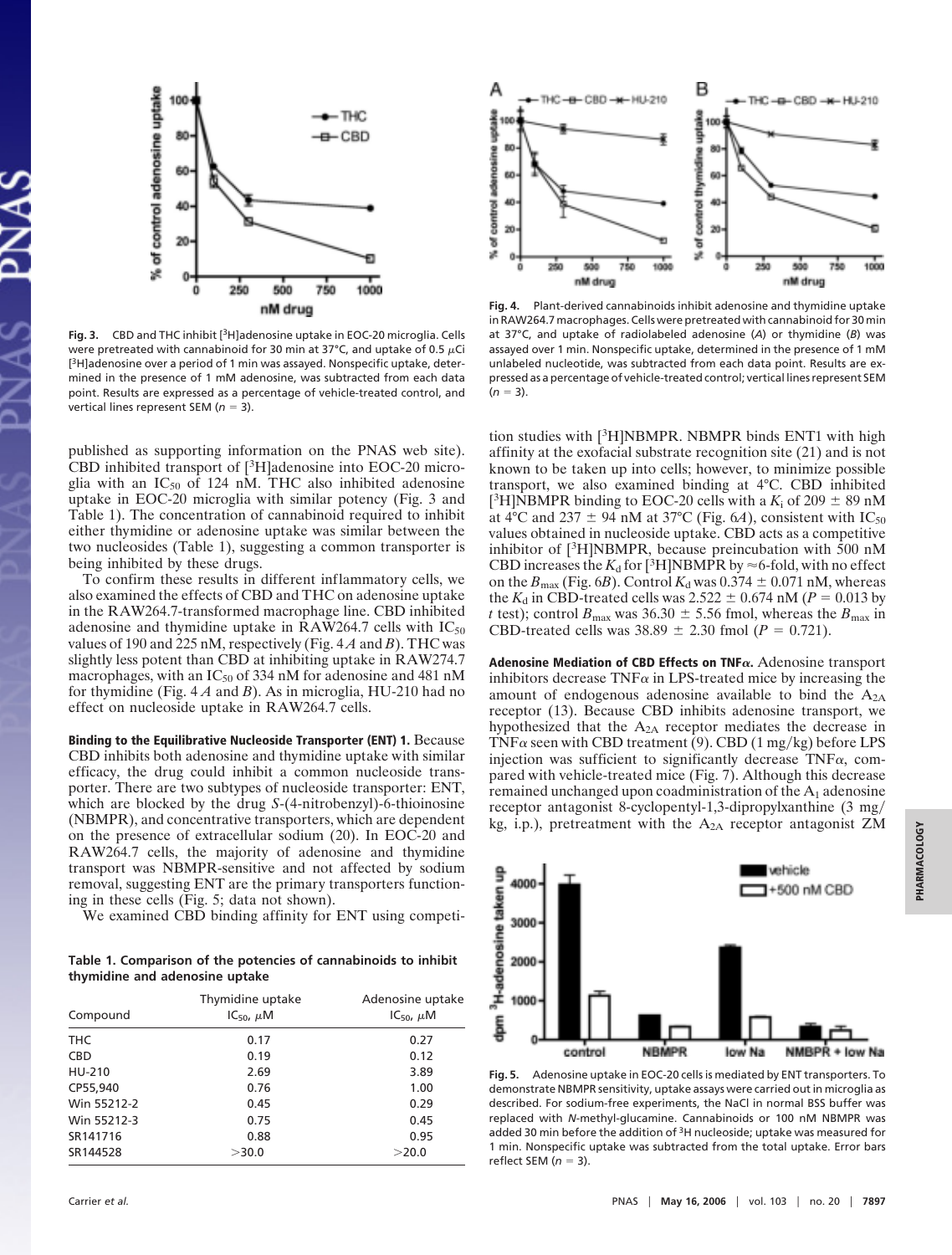

**Fig. 6.** CBD is a competitive inhibitor at the ENT1 transporter in EOC-20 cells. (*A*) Cells were preincubated for 30 min with indicated concentrations of CBD before incubation with 1 nM [<sup>3</sup>H]NBMPR for 30 min at 4°C or 37°C. Nonspecific binding, determined in the presence of 10  $\mu$ M nitrobenzylthioguanosine, was subtracted; the combined results of three experiments are shown.  $IC_{50}$  values, derived from the solution of a single-site competition equation in individual experiments (each  $n = 3$ ), were used to calculate the dissociation constant for CBD. (*B*) Kinetics of [3H]NBMPR binding. EOC-20 cells were preincubated with vehicle or 500 nM CBD before [3H]NBMPR was added for a 30-min incubation at 37°C. Nonspecific binding was subtracted. Shown is one representative experiment of three; the lines represent the solution of the one-site binding equation ( $n = 3$ ). A Scatchard plot of the data is shown (*Inset*).

241385 (10 mg/kg, i.p.) reversed the effects of CBD on TNF $\alpha$ (Fig. 7*A*). Neither antagonist alone significantly altered the effect of LPS to increase  $TNF\alpha$  levels (data not shown). Finally, mice null for the adenosine  $A_{2A}$  receptor were insensitive to the effects of CBD on the TNF $\alpha$  response to LPS, compared with wild-type mice of the same strain (Fig. 7*B*).

## **Discussion**

We began these studies to characterize the effects of plantderived cannabinoids on microglial proliferation, as measured by incorporation of  $[3H]$ thymidine into DNA. THC and CBD dose-dependently decreased DNA incorporation of [3H]thymidine in EOC-20 microglia without affecting cell cycle or total number of cells. Instead, the predominant effect of these plantderived cannabinoids is to decrease nucleoside transport into microglial and macrophage cells. Early reports describe an inhibitory effect of 100  $\mu$ M THC on nucleoside uptake in lymphocytes, but the results were attributed to nonspecific membrane effects, which is very possible given the high concentrations used (22, 23). CBD also has been shown, at micromolar concentrations, to inhibit norepinephrine, dopamine, and serotonin uptake in synaptosomes and anandamide uptake in cul-



**Fig. 7.** CBD decreases TNF $\alpha$  via activation of  $A_{2A}$  adenosine receptors. (A) Male ICR mice were pretreated for 1 h before LPS injection with a single dose of CBD (1 mg/kg, i.p.) or vehicle. Thirty minutes later, mice were given vehicle, 8-cyclopentyl-1,3-dipropylxanthine (CPX, 3 mg/kg, i.p), or ZM 241385 (ZM, 10 mg/kg, i.p.). Mice were treated with LPS (1 mg/kg, i.v.) 1 h after CBD injection. One hour after LPS treatment, mice were killed, and serum was collected. TNF $\alpha$ levels were determined by ELISA ( $n = 6$ ),  $***$ ,  $P < 0.001$  compared with vehicle control (one-way ANOVA followed by Bonferroni's posttest); §,  $P > 0.05$ compared with control and  $P < 0.05$  compared with CBD alone (one-way ANOVA followed by Bonferroni's posttest). (B) Wild-type or A<sub>2A</sub>-null (KO) C57BL/6 mice were pretreated for 1 h with 1 mg/kg CBD or vehicle. Mice were treated with LPS, serum was collected after 1 h, and  $TNF\alpha$  was determined by ELISA ( $n = 4$ ).  $\star$ ,  $P = 0.014$  compared with vehicle-treated by unpaired *t* test.

tured cells (reviewed in ref. 7). We found that THC, CBD, and Win 55212-2 each inhibit thymidine and adenosine transport, with  $IC_{50}$  values in the nanomolar range. Interestingly, although THC and CBD had similar effects on thymidine transport, THC was less efficacious in inhibiting adenosine transport in both microglia and macrophages, with a maximal inhibition of  $\approx 60\%$ . Given these data, we suggest that the  $[3H]$ thymidine incorporation assay be used cautiously when examining cannabinoid effects on proliferation; the extent of interference due to inhibition of [<sup>3</sup>H]thymidine uptake or accumulation of extracellular adenosine will doubtless depend on the specific transporters available in the subject cells. Although we saw no significant effects in our MTT experiments, THC and higher concentrations of CBD can decrease proliferation of some inflammatory (10) and cancer (24) cells, as measured by tetrazolium reduction.

Our data indicate that CBD is a competitive inhibitor of adenosine uptake by an ENT. The experimentally derived  $K_d$  for [<sup>3</sup>H]NBMPR in untreated cells was  $\approx 0.5$  nM, which increased 5-fold in the presence of 500 nM CBD. Because the ENT1 subtype is the only transporter with a low nanomolar affinity for NBMPR, this suggests that CBD acts as a competitive inhibitor at the ENT1 transporter. *In vivo*, this inhibition increases the availability of endogenous adenosine to produce immunosuppression because the effects of CBD on  $TNF\alpha$  were blocked by an  $A_{2A}$  receptor antagonist and absent in  $A_{2A}$  receptor knockout mice. This mechanism gives rationale to the antiinflammatory activity of CBD identified in other mouse models (8, 9). However, we cannot rule out the possibility that, in addition to binding to the ENT transporter, CBD could also bind and activate the A2A receptor.

We have calculated, using the Cheng and Prusoff equation (40), that the  $K_i$  for CBD to inhibit adenosine transport is  $\approx 0.12$  $\mu$ M. Because CBD inhibition is competitive, the potency of CBD to inhibit adenosine uptake *in vivo* will be dependent on the concentration of adenosine. Assuming a  $K_d$  value of adenosine for the ENT1 transporter of  $\approx$  40  $\mu$ M (25, 26) and concentrations of adenosine ranging from 0.8  $\mu$ M in normal human serum to 8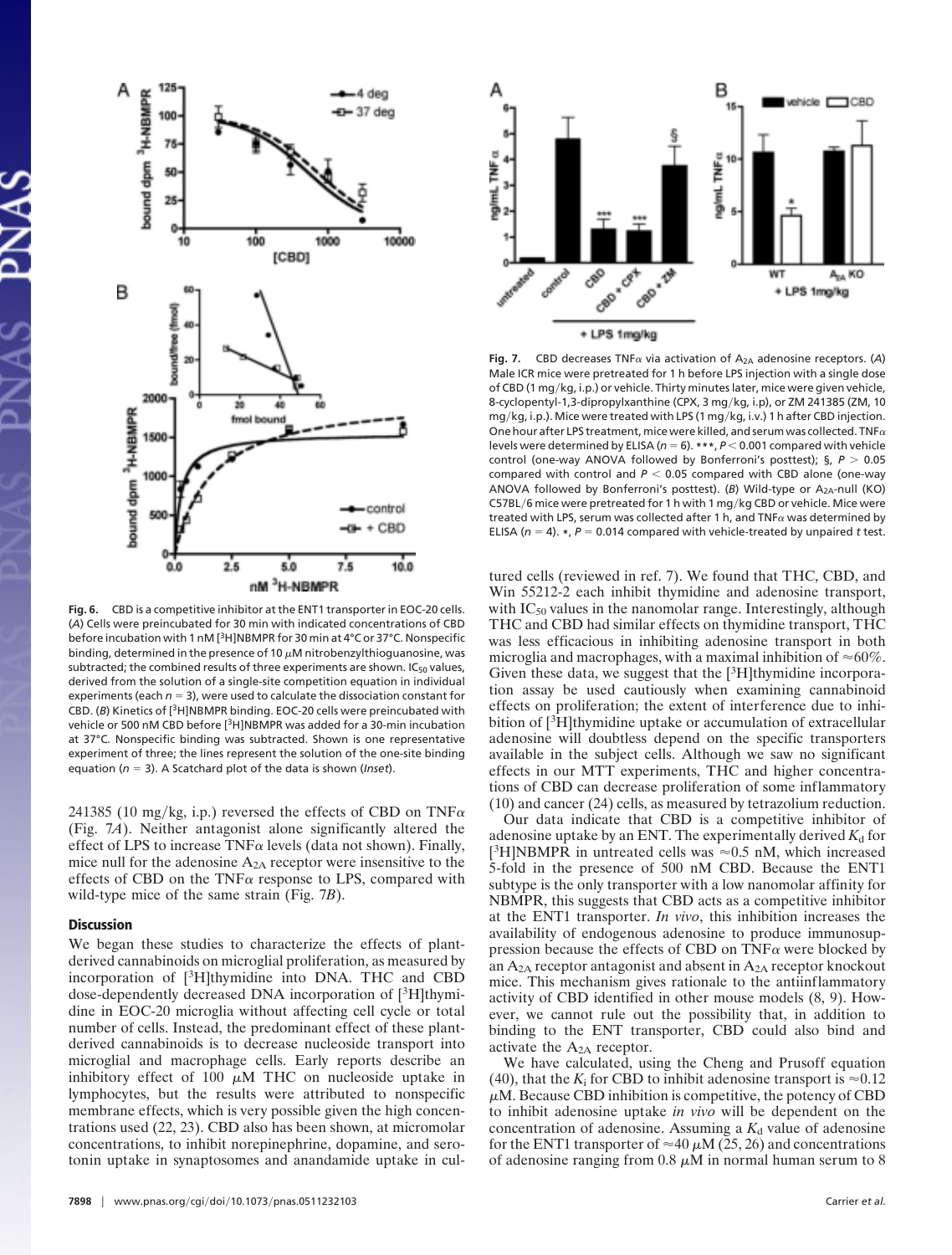$\mu$ M after septic shock (27) and local concentrations as high as 100  $\mu$ M (28), we determined that the IC<sub>50</sub> of CBD under normal physiological conditions is 0.122  $\mu$ M, which rises to 0.144  $\mu$ M given an adenosine concentration of 8  $\mu$ M and peaks at 0.42  $\mu$ M at adenosine concentrations of 100  $\mu$ M.

There are previous reports of interactions between THC and the adenosine system: antisense toward  $A_1$  receptors blocks THC-induced ataxia (29), and long-term treatment with THC is known to desensitize cerebellar  $A_1$  receptors (30). There is also some evidence of dependence on adenosine receptor signaling for cannabinoid effects; for instance,  $A_{2A}$  receptors are required for physical dependence on THC, and THC-induced rewarding and aversive effects are significantly reduced in  $A_{2A}$ -null mice (31). Inhibition of adenosine uptake by THC could account for these observed interactions.

CBD is an attractive medical alternative to smoked marijuana or plant extract because of its lack of psychoactive and cognitive effects (5), but little is known of its specific effects. The implications for this study are many. First, drugs that enhance adenosine signaling are of clinical interest in treatment of inflammation, the reduction of infarct size following myocardial or cerebral ischemia (20, 32), and as anti-seizure therapy (33). Nucleoside transporter inhibitors are also intriguing as adjunct therapy in cancer patients to potentiate the effectiveness of antifolate drugs (34). CBD is already known to be well tolerated in humans (35), which has previously been a problem for other nucleoside inhibitor drugs (36, 37). However, in daily use of CBD or THC, there is a chance for adenosine receptor desensitization; chronic consumption of ethanol, another adenosine transporter inhibitor, results in cell tolerance to adenosine through heterologous desensitization of receptors (38). For this reason, it is important to determine the long-term effects of marijuana or CBD use on adenosine receptors.

## Materials and Methods

Reagents. THC, CBD, SR144528, and SR141716 were obtained through the National Institute on Drug Abuse drug supply program, and CP55,940 was donated by Pfizer Central Research (Groton, CT). HU-210 was a generous gift from R. Mechoulam (Hebrew University, Jerusalem). All other materials, drugs, and radioisotopes used in these studies were obtained from standard commercial sources.

Cell Culture. EOC-20 microglia and RAW264.7 macrophages were obtained from American Type Culture Collection (Manassas, VA) and maintained according to manufacturer's instructions. For EOC-20 cells, 20% LADMAC-conditioned medium (LMCM) was used as a source of macrophage colony-stimulating factor. LADMAC (American Type Culture Collection) is a bone marrow-derived cell line that secretes macrophage colonystimulating factor (39), and the medium obtained from these cells was titrated for potency in inducing proliferation.

[ $3H$ ]Thymidine Incorporation Assays. A  $[3H]$ thymidine incorporation assay was used to measure proliferation as described (19), with minor modifications. EOC-20 cells were grown to  $60\%$ confluency in complete medium and synchronized by replacing the medium with DMEM. After 24 h of starvation, LMCM was added back to the medium to stimulate cell growth. Cannabinoids (in 1  $\mu$ l of DMSO) and [<sup>3</sup>H]thymidine (Amersham Pharmacia Biosciences) were added for a 4-h incubation. Cells were washed, macromolecules were precipitated and solubilized, and incorporated [3H]thymidine was determined by scintillation counting.

Cell Cycle Analysis. Cell cycle analysis was done by FACS after staining DNA with propidium iodide. Microglia in 60-mm dishes were starved for 24 h in DMEM and stimulated for 24 h with LMCM. During the final 4 h of stimulation, cells were treated with THC or DMSO vehicle. After incubation, cells were washed twice in cold PBS, scraped in 100  $\mu$ l of PBS per dish, pelleted by centrifugation, and resuspended in 100  $\mu$ l of PBS. Cold 95% ethanol (280  $\mu$ l per tube) was added dropwise to each sample while vortexing gently, and samples were incubated for 1 h at 4°C to permeabilize. Pelleted cells were resuspended in 125  $\mu$ l of ribonuclease (500 units/ml in PBS), and samples were incubated for 15 min at 37 $\degree$ C before adding 625  $\mu$ l of propidium iodide (50  $\mu$ g/ml in PBS) per tube. Fluorescence was analyzed on a FACS Scan Flow Cytometer (Becton Dickinson). Cells were gated to exclude cell fragments or fused cells, and cells in each stage were determined as a percentage of total gated cells.

**MTT Assay.** Microglial cells were grown in 12-well plates to 60% confluency and synchronized by replacing the normal medium with DMEM. After 24 h, drug treatments and LMCM were added. Some wells were designated ''starved controls'' and denied LMCM. After 23 or 47 h of treatment, 100  $\mu$ l of 2.5 mg/ml MTT tetrazolium salt was added to each well, and the plate was returned to a  $37^{\circ}$  CO<sub>2</sub> incubator for 1 h. Medium was aspirated, 500  $\mu$ l of acidified isopropanol (500  $\mu$ l HCl per 75 ml isopropanol) was added to each well, and the plate was shaken for 5 min. Absorbance at 562 nm was determined in a  $200-\mu l$ aliquot.

Nucleoside Uptake Assays. Unless indicated, assays were carried out at 37°C in Earle's normal balanced salt solution (BSS). Cells grown in 12-well plates were washed once in BSS and preincubated 30 min at 37 $^{\circ}$ C with drug or DMSO vehicle, added in 1  $\mu$ l. Uptake began after addition of 0.5  $\mu$ Ci [<sup>3</sup>H]adenosine or [<sup>3</sup>H]thymidine (1 Ci = 37 GBq); after 1 min buffer was rapidly aspirated, and cells were washed once with ice-cold PBS. Cells were solubilized in 0.2 M NaOH/1% SDS, and radioactivity was determined. Nonspecific uptake was defined as uptake in the presence of 1 mM adenosine or thymidine, which was added 1 min before <sup>3</sup>H nucleotide. For low-sodium medium, NaCl in BSS was replaced with *N*-methylglucamine at equal molarity.

[<sup>3</sup>H]NBMPR Binding. EOC-20 cells in 12-well plates were washed once, and the medium was replaced with BSS. CBD was added in 1  $\mu$ l of DMSO, and nitrobenzylthioguanosine (10  $\mu$ M) was used to determine nonspecific binding. After a 30-min preincubation, 0.25–10 nM [<sup>3</sup>H]NBMPR was added; plates were shaken either in a 37°C water bath or on ice for 30 min then washed with 1 ml of ice-cold PBS. Radioactivity was determined after solubilizing cells in NaOH/SDS.

LPS Treatment of Mice. All animal studies were carried out in accordance with the National Institutes of Health *Guide for the* Use and Care of Laboratory Animals. Male ICR or C57BL/6 mice were pretreated for 1 h with 1 mg/kg CBD or vehicle  $(DMSO/$ emulphor/saline in a 1:1:18 ratio) i.p. After 30 min, mice were given 8-cyclopentyl-1,3-dipropylxanthin, ZM 241285, or vehicle i.p. For ZM 241385, it was necessary to decrease vehicle ratio to 1:1:8; TNF $\alpha$  levels from mice treated with this vehicle were indistinguishable from mice treated with 1:1:18 vehicle (data not shown). After drug pretreatment, mice were given LPS in a single 50- $\mu$ l tail vein injection. After 1 h, mice were killed by swift decapitation after anesthesia with isoflurane, and blood was collected. Serum was kept at 4°C overnight and assayed for TNF $\alpha$  the next day.

**TNF** $\alpha$  **Assay.** Serum TNF $\alpha$  levels were determined by using an ELISA kit from Assay Designs (Ann Arbor, MI). Serum samples were diluted 1:4 (ICR mice) or 1:9 (C57BL/6 mice) with buffer, and absorbance values were compared with a standard curve generated by using the recombinant  $TNF_{\alpha}$  provided.